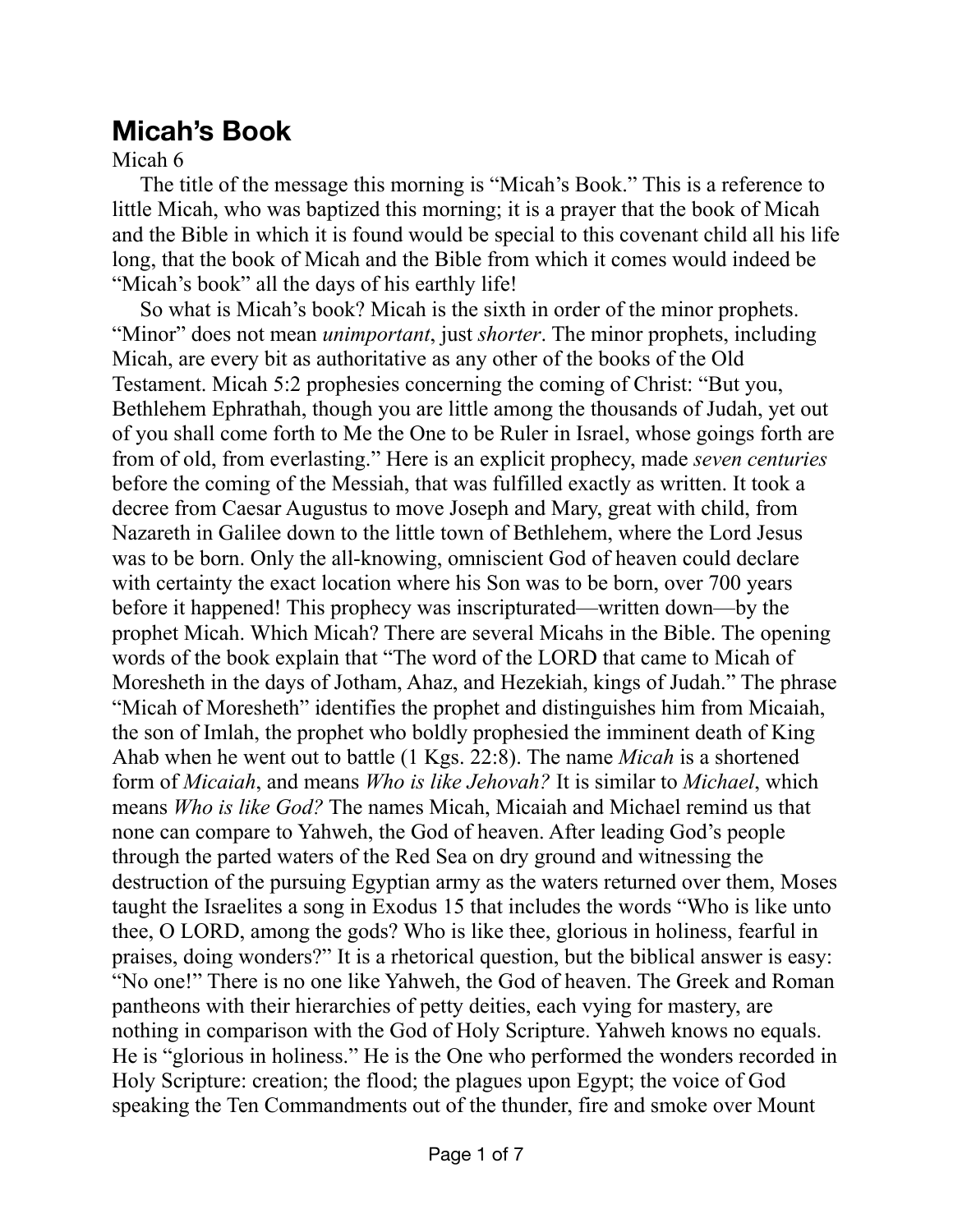Sinai; the ground opening up and swallowing the household of Korah and the other rebels; fire from heaven consuming Elijah's sacrifice at the contest with the prophets of Baal; the provision of a great fish to swallow Jonah—and on and on we could go. Yes, there is none like unto Yahweh—"glorious in holiness, fearful in praises, doing wonders"!

<span id="page-1-2"></span>So Micah means *Who is like Yahweh?* There is an allusion to this in in Micah's book at 7:18, "Who is a God like unto thee, that pardoneth iniquity, and passeth by the transgression of the remnant of his heritage? He retaineth not his anger for ever, because he delighteth in mercy." Who is God like thee? $1$  the prophet asks? Why, there is *none* like thee, a God who is "glorious in holiness, fearful in praises, doing wonders"! But that is not all. Jehovah is also a God who pardons iniquity and forgives transgressions, who delights in mercy, who forgives sins. How thankful we ought to be for God's self-revelation to Micah!

Our text for exposition and application this morning is another great text, Micah 6:8: "He has shown you, O man, what is good; and what does the Lord require of you but to do justly, to love mercy, and to walk humbly with your God?" Little Micah, baptized this morning, was born on 8-6; our text is the reverse of this: 6:8! As we look at this text this morning we will consider two things; first,

## **1. God reveals right and wrong.**

Note these powerful words: "He has shown you, O man"—*not* "He has shown you, O Jew." The word for man is אֲדָם, the word used in the first chapter of Genesis to refer to the first man, Adam—Adam means *man*—created out of the dust of the earth in the very image of God. Here, then, is mankind in its broadest sense—man male and female, of every race and culture. Under the inspiration of the Spirit of God Micah is not limiting his statement to Israel or Judah, he is addressing the human race: "He has shown you, O *man*."

<span id="page-1-3"></span>Furthermore, consider the verb: "shown. The word translated "shown" is very strong; it is defined as *to put something up conspicuously* in front of someone, *to put forward* an opinion, *report*, *announce*, *tell*.<sup>[2](#page-1-1)</sup> But the prophet does not say, "God has *told* you, O man"; rather, he says, "God has *shown* you, O man." How appropriate in a visual culture, with our heavy use of pictures, photos and videos! "God has *shown* you, O man." Here is an announcement that transcends language, here is a declaration that can be understood by every people group on the face of the earth, literate or not. Micah is contending that the Creator-God has shown to *man*—to mankind, men and women, boys and girls of every people group and culture—what is good. Micah's book reveals clearly that God has shown man that is, all mankind upon the face of all the earth, wherever they might live,

<span id="page-1-0"></span>ל כָּמוֹדְ <sup>[1](#page-1-2)</sup> (Heb.)

<span id="page-1-1"></span>William L. Halliday, *A Concise Hebrew and Aramaic Lexicon of the Old Testament*, נגד [2](#page-1-3)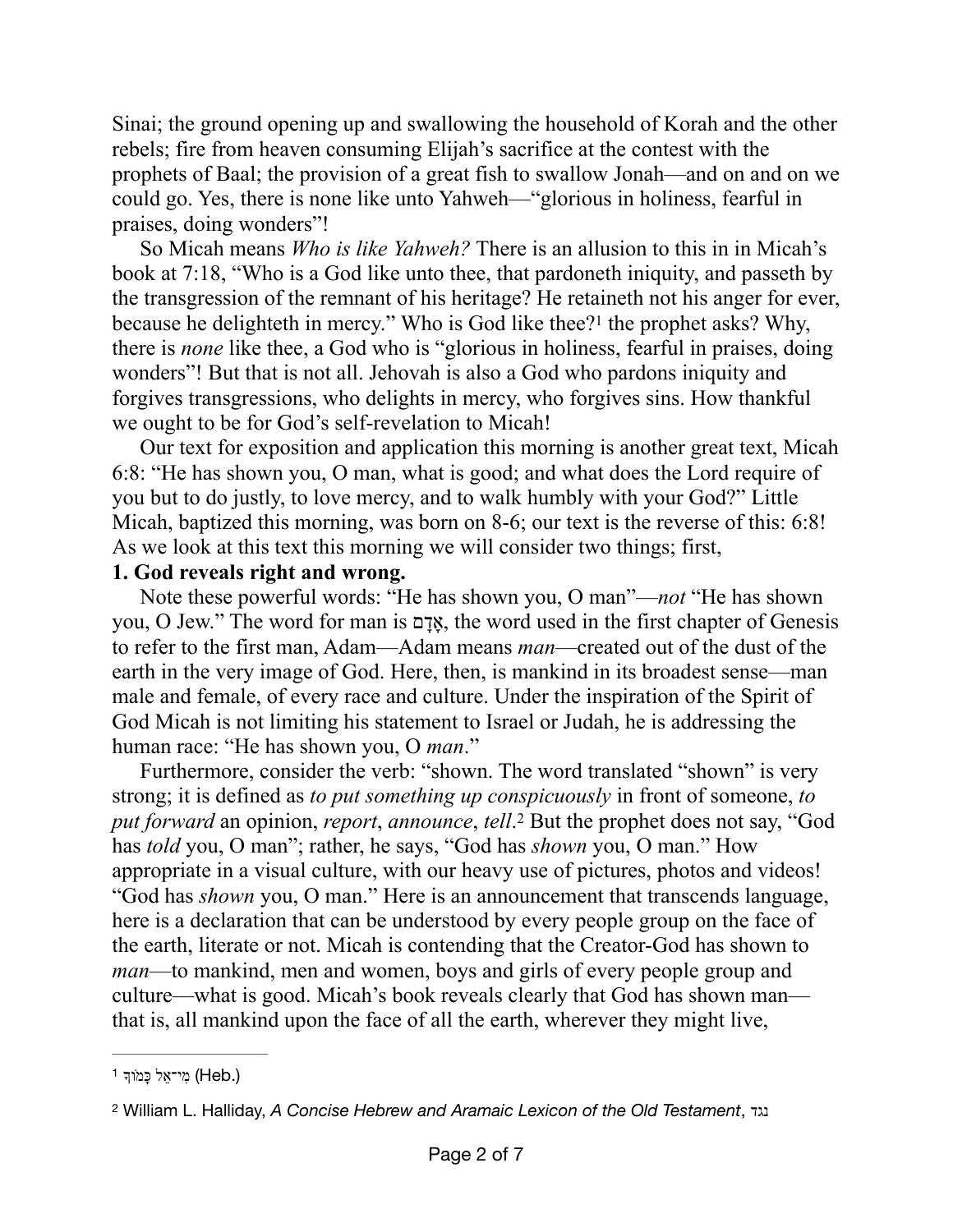whatever language they may speak, whatever their culture—what is good. Let's consider that word for a moment.

*Good* is a simple word. It is one of the basic words of our language. We learn it as young children from the lips of our father or mother, who might reward our behavior by saying, "Good boy!" or "Good girl!" When God created the world and everything in it, he saw that everything was "very good" (Gen. 1:31). The created order is a reflection of God himself, who created it. The Psalms tell us over and over to "give thanks unto the LORD, for he is *good*." God is a good God, and the creation—even after the fall—reflects his goodness. How has God shown man what is good? Through creation. The God who gave man his conscience informs that conscience through his signature and imprint on the created order.

The music of Bach, the art of Picasso, are recognizable; each has his unique style. So it is with the creation. The creation reflects the Creator. "The heavens declare the glory of God; and the firmament sheweth his handywork. Day unto day uttereth speech, and night unto night sheweth knowledge. There is no speech nor language, where their voice is not heard. Their line is gone out through all the earth, and their words to the end of the world" (Ps. 19). God reveals his glory through creation. God is a God of order, and the created order reveals God—not only his power, but his character and virtue. So Micah testifies, "He has shown you, O man, what is good." Good and evil are not constructs invented by man but moral absolutes inherent in the divine character, revealed in creation, and the basis by which every man, woman and child on the face of the earth will one day be judged. At the final day no man or woman will be able to protest, "You didn't show *me* what is good."

Micah's book anticipates what the apostle Paul would later write in Romans 1:20, "the invisible things of him from the creation of the world are clearly seen, being understood by the things that are made, even his eternal power and Godhead; so that they are without excuse." Men and women who refuse to submit to the Lord Jesus Christ are without excuse, for God has shown man what is good.

Though the Bible has been translated into many languages and is accessible to the great majority of the world's population, there are still people groups with no Bible. Organizations such as Wycliffe Bible Translators are trying to remedy this. But every human throughout the earth stands face to face with God's creation. It is inescapable. We are brought into this world by the miracle of birth. We are sustained at our mother's breast. We experience day and night. We draw lungfuls of life-giving oxygen. We drink water and ingest food. We experience sight, taste and smell. We are surrounded by all the creatures—flora and fauna, plants and animals. Above us rise the majestic mountains. Above them are the stars and galaxies. We experience the passage of time and the rhythm of the seasons—spring, summer, fall and winter. There is the miracle of human birth and the tragedy of human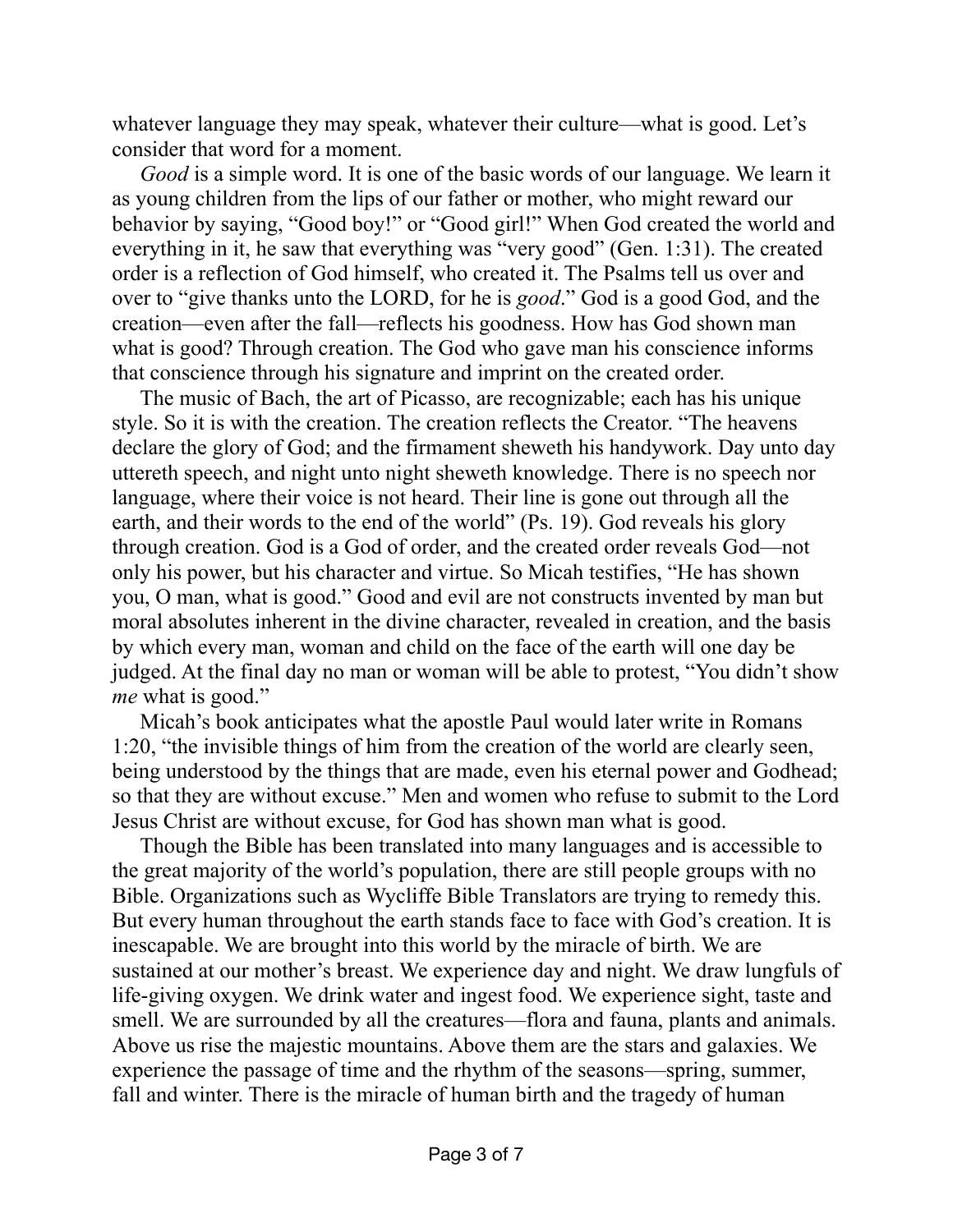death. The creation testifies to the existence of the Creator. This is God's world, and we intuitively know it.

Article 2 of the Belgic Confession, which we will confess a little later, teaches that humans know God by two means: "First, by the creation, preservation and government of the universe, since that universe is before our eyes like a beautiful book in which all creatures, great and small, are as letters to make us ponder the invisible things of God: his eternal power and his divinity .… All these things are enough to convict men and to leave them without excuse. Second, he makes himself known to us more openly by his holy and divine Word ...." Not everyone has the holy Bible, but *everyone* has access to the creation.

And so Micah's book says, "He has shown you, O man, what is good." Good and evil are fixed categories. *Good* is that which is preferable, that which accords with God's perfect character. *Evil* is that which is detestable, that which is contrary to God's perfect character.

We live in a world where moral standards seem to be constantly in flux. Sin and vice have always been with us, but in earlier times sinners were more likely to hide their sin out of a sense of shame. But now sinners are more likely to come out of the closet, embrace their sin and declare that they are proud of it. When I was a boy, sexual promiscuity was considered wrong. People still engaged in it, but there was a sense of shame. A high percentage of young people would put off starting a family until they were married. Now, cohabitation is considered normal, and Christian young people might even be laughed at for waiting until marriage. Homosexuality was once considered shameful, now it has gone mainstream; there are homosexual characters even in children's movies. It was once accepted that a child's sex was established at birth; now, people are fired for saying that homosexuality is wrong or for using the "wrong" pronouns.

But in the Bible *good* and *evil* are fixed categories which must not be mixed up. "Woe to those who call evil good, and good evil" (Isa. 5:20). Man intuitively knows this; that is why Micah can say, "He has shown you, O man, what is good." God reveals right and wrong. Secondly,

## **2. God summarizes man's duty.**

The prophet goes on to say, "What does the LORD require of you but to do justly, to love mercy, and to walk humbly with your God?" Since God has shown us what is good, here is how man is to respond. Let us look at each of these elements in turn.

First, "What does the LORD require?" To require is the prerogative of a superior; to obey is the duty of an inferior. "Require" implies the Creator-creature distinction: he is God, the absolute owner and master of the universe; I am a creature. I am his by reason of creation, by right of ownership. He made me; I did *not* make him. One of the basic lessons that every human being has to learn is: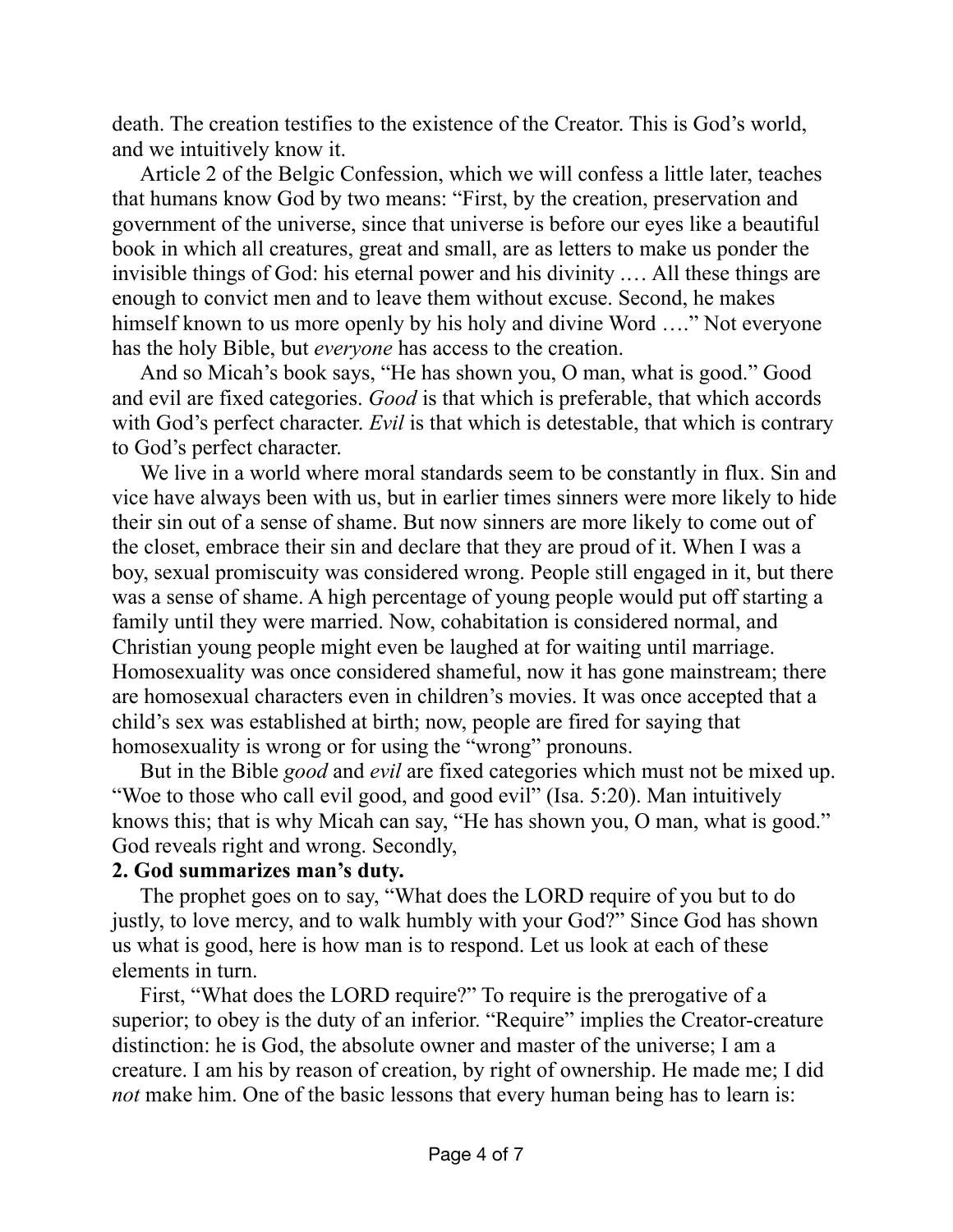<span id="page-4-4"></span><span id="page-4-3"></span>Who is *in* authority, who is *under* authority? Who's the boss? Whom must I obey? The fifth commandment, "Honor thy father and thy mother," requires "that I show all honor, love, and fidelity to my father and mother, and to all in authority over me."<sup>[3](#page-4-0)</sup> A child who cheerfully obeys his parents and those in authority over him is a happy, well-adjusted child. On the other hand, a child who disobeys his parents and those in authority over him—ultimately including God himself—will not be happy and well adjusted and will ultimately come under condemnation. When Saul of Tarsus was confronted by the risen Christ on the road to Damascus he was asked, "Saul, Saul, why persecutest thou me?" At that moment, born again by the Spirit of Christ, he asked, "Who art thou, Lord?" The Lord responded, "I am Jesus whom thou persecutest: it is hard for thee to kick against the pricks." This last phrase, "it is hard for thee to kick against the pricks," is found in the Vulgate and the *Textus Receptus*,the King James Version and the New King James Version.<sup>[4](#page-4-1)</sup> It contains a lesson that every human being needs to learn: it is hard for a person to kick against the pricks—that is, goads, spiked sticks used for driving cattle. Earlier this summer as I walked in a park under a tree I accidentally kicked the point of a stick that was sticking out from the grass. I was wearing sandals, and the pointed stick jammed into the tender flesh between my big toe and second toe. Stunned, I pulled it out and hurried on to keep up with the group. You can bet I did not keep kicking that stick over and over! It hurt, and I did not want to experience that pain again. It was hard for me to kick against the prick—once! Here is a lesson that every human needs to learn: there is a God who is the ultimate authority; in his wisdom and compassion he has set over us other authorities whose job it is to teach us the right way and to point us to the ultimate Authority with whom we have to do, the Judge of all the earth before whom we will all one day stand. We need to learn the lesson of the centurion who came to Jesus, begging for the life of his son. When Jesus offered to come to his home and heal him, the centurion said, "Lord, I am not worthy that thou shouldest come under my roof: but speak the word only, and my servant shall be healed. For *I am a man under authority*, having soldiers under me: and I say to this man, Go, and he goeth; and to another, Come, and he cometh; and to my servant, Do this, and he doeth it." The centurion—a Roman army officer knew the principle of authority and submission, and Jesus commended his faith: "VerilyI say unto you, I have not found so great faith, no, not in Israel."<sup>[5](#page-4-2)</sup> If we, like the centurion, can learn the lesson that it is appropriate for our Creator-God to make requirements of us, and for us to fulfill them, then we will be happier and better adjusted in this life—and better prepared for the life to come. If we parents

<span id="page-4-5"></span><span id="page-4-0"></span><sup>3</sup> Heidelberg Catechism 104, <https://all-of-grace.org/heidelberg.html>

<span id="page-4-2"></span><span id="page-4-1"></span><sup>&</sup>lt;sup>[4](#page-4-4)</sup> The statement is also found in Acts 26:14.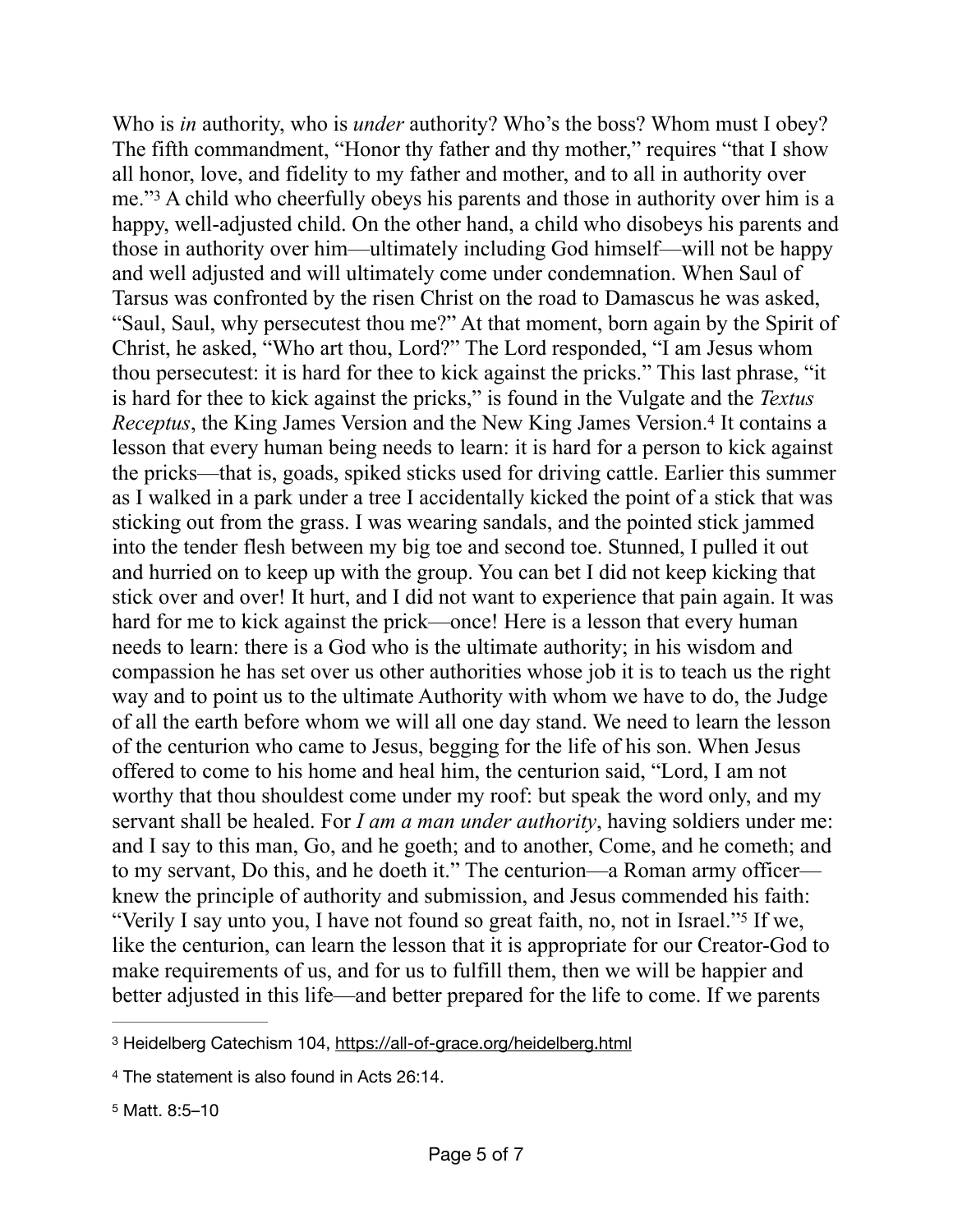can teach our children the blessings of recognizing and submitting to authority, we can have a happier home and happier, better-adjusted children. How do we do this? Through consistent discipline. Failing to follow-through is one of the worst mistakes of parenthood: to make repeated threats and fail to follow through on them, getting angrier and angrier until we suddenly lash out in retaliation. Being a good parent does not mean responding in violence and beating our children within an inch of their lives when we get "fed up." It means making reasonable expectations and following through when the child becomes defiant. We want to communicate to our children that as they obey us, their parents, whom God has put in authority over them, they are obeying God himself. When Jesus, at age 12, returned to Nazareth with his parents, after they had gone up to the feast in Jerusalem, we read that "he went down with them, and came to Nazareth, and was *subject* unto them" (Luke 2:51). The word translated "subject" can also be translated *submissive* or *obedient*. Here is Jesus, the Lord of all the earth, at age 12 demonstrating submission and obedience to lawful human authorities. It is a lesson for us all.

Micah asks, "What does the LORD require?" And as I stated a moment ago, to require is the prerogative of a superior, to obey is the duty of an inferior. To acknowledge God's authority to make requirements of man is a lesson that every human sorely needs to learn. What does the Lord require of you? And are you willing to obey? More than that, are you *eager* to obey? We are to love and obey God with *all* our heart, soul, mind and strength. That is the only kind of obedience God is pleased with. What does the Lord require? Three things: (1) to do justly, (2) to love mercy, and (3) to walk humbly with your God.

First, "to do justly." In the original "justly" is actually a noun: *justice* (טָפְּשִׁמ(. It derives from the verb meaning *judge* or *govern*. In the plural it refers to God's holy commandments ("judgments"). Judging—discerning right from wrong—is the prerogative of God himself. Perhaps we've tried to photograph a sunset. Back in the old days when we had to wait to get the photos back from the developer we were very disappointed with our sunset pictures. They were usually washed out and pale. We remembered being there and wishing to record the moment for posterity, but we thought, "That photo doesn't do the moment *justice*"—that pale, washed out image doesn't evoke the sense of wonder and amazement that prompted us to take the photo in the first place. It didn't do it justice.

God wants us to "do justly"; that is, to treat every person with justice, as God himself would treat him. It is a tall order, and if we are honest with ourselves, we have to admit that we have often failed.

Second, "to love mercy." In the original "mercy" is דֶסֶח, faithfulness, kindness, grace. We learn from Psalm 136 that "his mercy endureth for ever." God is a God of kindness and love. His people are to recognize him for what he is and "give